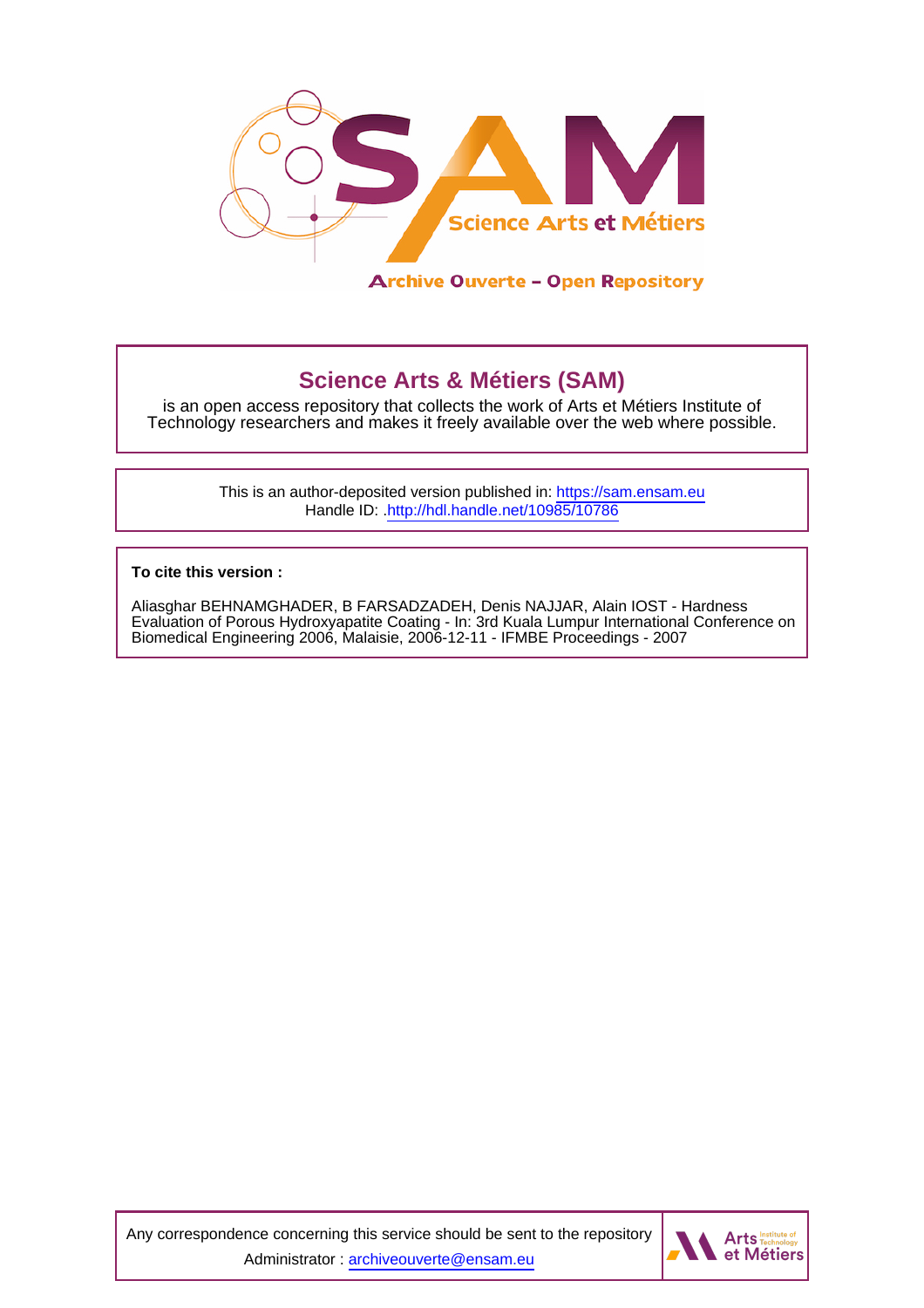

# **Science Arts & Métiers (SAM)**

is an open access repository that collects the work of Arts et Métiers ParisTech researchers and makes it freely available over the web where possible.

This is an author-deposited version published in: <http://sam.ensam.eu> Handle ID: .<http://hdl.handle.net/null>

### **To cite this version :**

A BEHNAMGHADER, B FARSADZADEH, Denis NAJJAR, Alain IOST - Hardness Evaluation of Porous Hydroxyapatite Coating - In: 3rd Kuala Lumpur International Conference on Biomedical Engineering 2006, Malaisie, 2006-12-11 - IFMBE Proceedings - 2007

Any correspondence concerning this service should be sent to the repository Administrator : [archiveouverte@ensam.eu](mailto:archiveouverte@ensam.eu)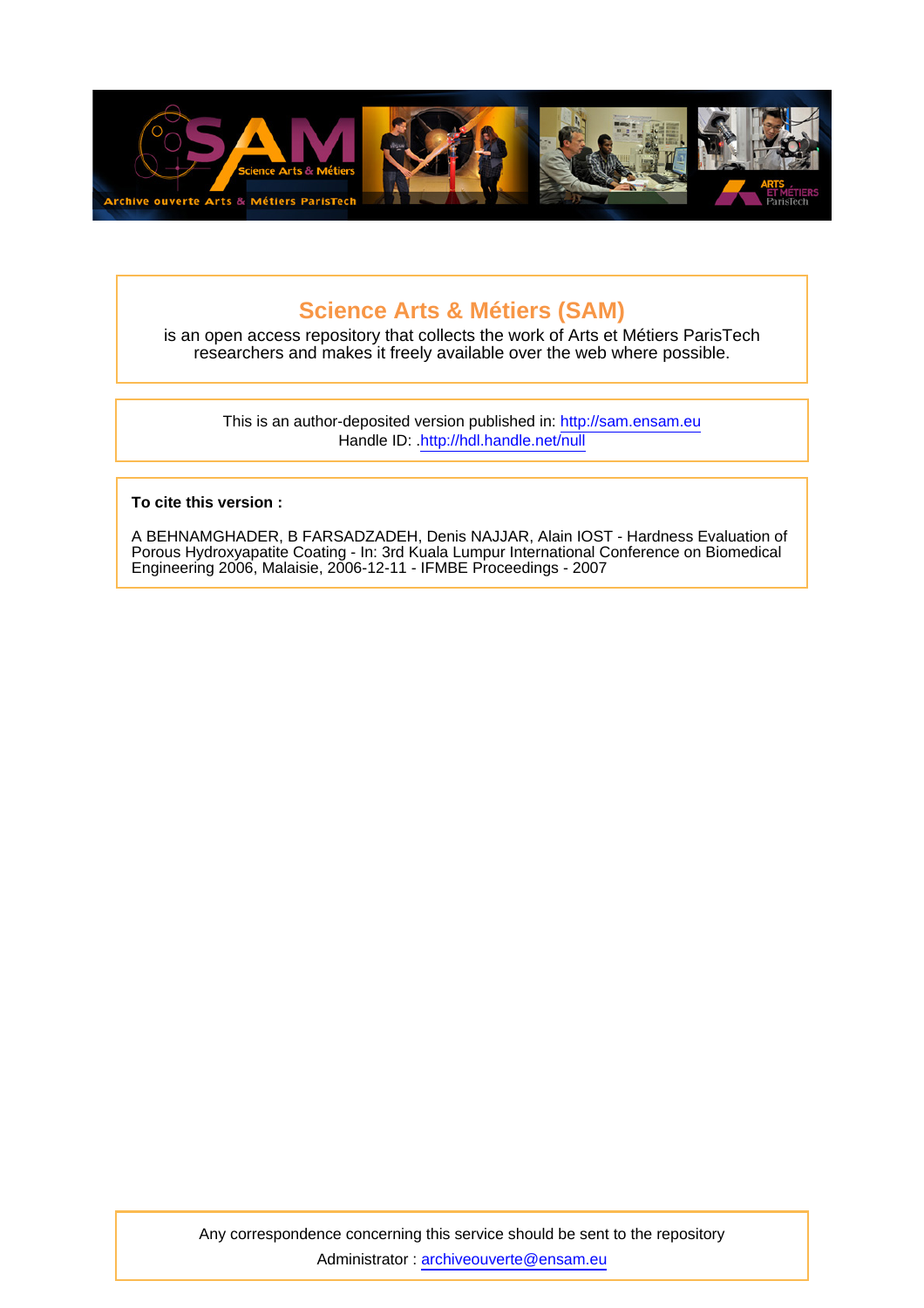## **Hardness Evaluation of Porous Hydroxyapatite Coating**

A. Behnamghader<sup>1</sup>, B. Farsadzadeh<sup>2</sup>, D. Najjar<sup>3</sup>, A. Iost<sup>3</sup>

<sup>1</sup> Materials and Energy Research center, Tehran, P.O. Box 14155-4777, Iran <sup>2</sup> Biomedical Department, Azad Islamic University, P.O. Box 14665, 1445. Tehran Biomedical Department, Azad Islamic University, P.O. Box 14665-1445, Tehran, Iran 3 ENIS AM/LADGM CNDS UMD 8517 8 Bd. J onis XIV, 50046 Lille Codey, France ENSAM/LMPGM CNRS UMR 8517, 8 Bd . Louis XIV, 59046 Lille Cedex, France

*Abstract–-* **The extensive use of appropriate coatings to improve wear resistance, friction coefficient, electrical properties, corrosion resistance and biomedical application has stimulated a growing interest in their mechanical properties and especially hardness testing that is routinely used for coating evaluation. In this study Jönsson and Hogmark model is applied for the porous hydroxyapatite produced by plasma spraying on Ti6A14V substrate. Firstly, the effect of indentation load on hardness values of coating and substrate are studied. The modified Jönsson and Hogmark model is used to explain the composite hardness behavior and the effect of coating porosity.** 

#### *Keywords–* **Hardness, Coating, Hydroxyapatite, Plasma-spray, porosity**

#### I. INTRODUCTION

The hardness test, because of its simplicity, is commonly used to estimate the mechanical properties of coatings. There are several approaches to measuring coating hardness. For thin coatings, a modeling approach can be used to determine the coating hardness and indentation size effect (ISE) behavior. For the Vickers pyramid indenter, the hardness is defined as the load divided by the surface area of the impression. The Vickers hardness number (VHN) is defined as the ratio of load to the total area of impression. According to the usual practice VHN is expressed in kgfmm<sup>-2</sup> and the units are omitted.

Two main problems arise when this technique is applied to coated materials:

a) The coating thickness varies typically between 2000A˚ for an ion-implanted substrate to 20 micron for the hard coatings used to improve the wear resistance of tool steels. To obtain the bulk hardness value for the film it is necessary to satisfy requirement that the film thickness should be ten times greater than the penetration depth [1]. As the indentation depth is  $D=d/7$ , the substrate hardness generally influences the measured hardness values.

b) In the load range commonly used in microhardness characterization (typically 5-1000 gf) the hardness number varies with the applied load. This situation is called the indentation size effect (ISE) and has been attributed to a wide variety of mechanisms [1, 2]. ISE can be modeled in two ways. The first is empirical and corresponds to a power law.

$$
P = a dn.
$$
 (1)

This equation is called Meyer relationship. The second is a linear relationship between hardness and the reciprocal length of the impression [3]:

$$
VHN = H_0 + B/d. \tag{2}
$$

Where  $H_0$  is the absolute hardness and B is a constant. This equation corresponds to a variation of the indentation diagonal with the applied load [4]:

$$
P = a_1 d + a_2 d^2. \tag{3}
$$

With  $a_2 = H_0$  and B=1.8544  $a_1$ . Some attempts have been made to give a physical significance to Eq. (3) [5]. In our opinion, the size effect in hardness is due to the formation of a pile-up at the immediate edge of the impression [6]**.** This is confirmed by the investigation of Chaudhri and Winter [7], which show that the pile-up supports a part of the indenter load.

Many attempts have been made to establish a quantitative correlation between the hardness of composite material and that both of coating and substrate. The main models developed are based on the area law-of-mixture [8-15] or the volume law-of-mixture [16-18]. Jönsson et al. proposed that the composite hardness  $H_C$  can be expressed as a weighted mean of the film hardness  $H_f$  and the substrate one  $H_s$ 

$$
H_C = (A_f/A) Hf + (A_s/A) Hs.
$$
  
\n
$$
A_f/A = 2kt/d-(kt/d)^2.
$$
 (4)

Where A is total projected area of the impression, equal to the sum of the projected areas of the rim,  $A_f$  and the interior, A<sub>S</sub>.

The objective of this study was to evaluate the hardness of porous hydroxyapatite coated onto Ti6A14V substrate.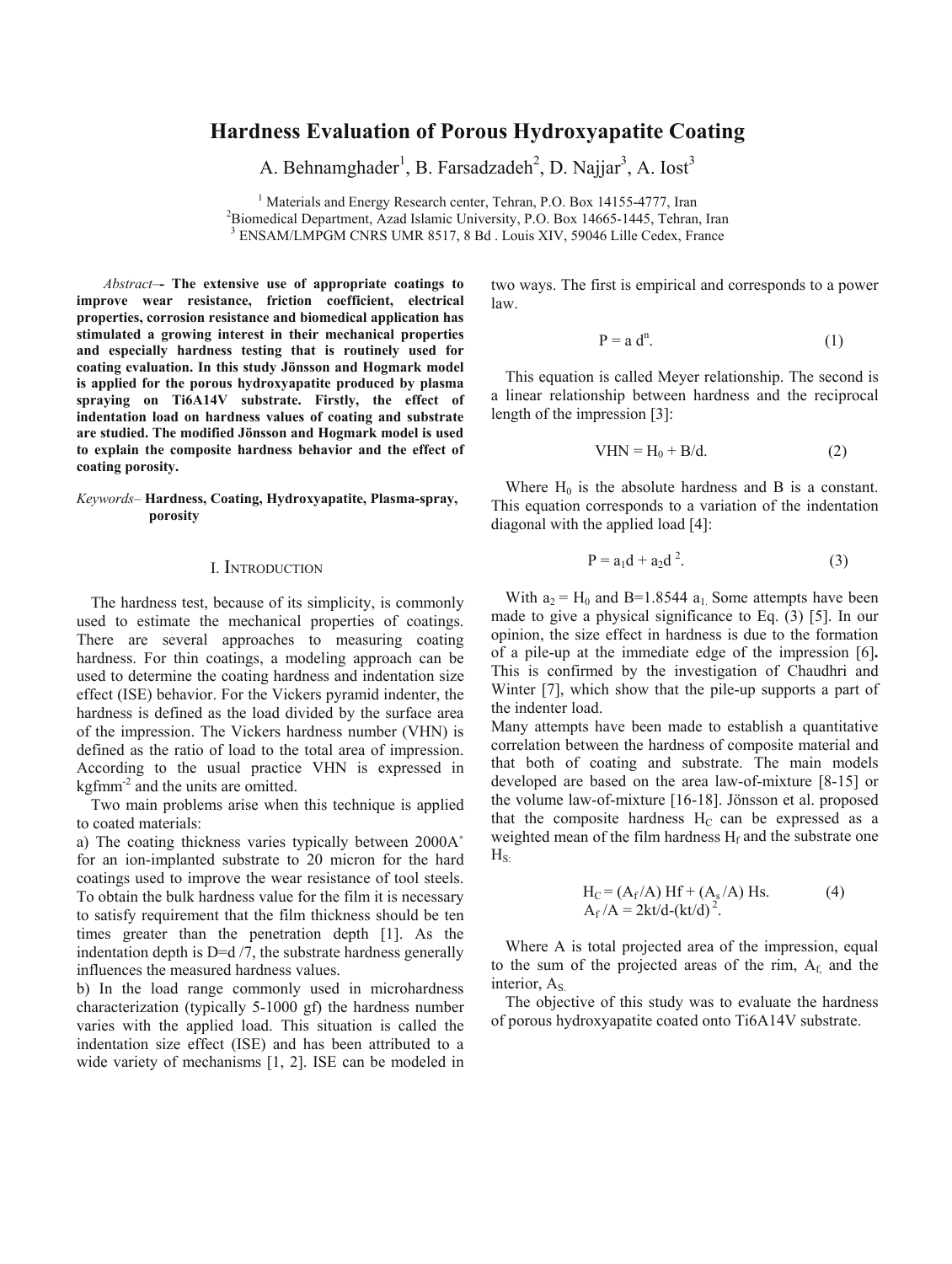Hardness Evaluation of Porous Hydroxyapatite Coating 107

#### II. EXPERIMENTAL PROCEDURE

Plasma spraying is used to produce the composite of hydroxyapatite coating on Ti6A14V substrate. Before spraying, the samples were sandblasted in order to obtain a favorable random surface roughness for mechanical bonding in the coating/substrate interface. Surface roughness  $(R<sub>a</sub>)$  was 2.29 micrometers and coating thickness varies between 100 and 120 micrometers. Indentation were made using a Vickers diamond indenter at peak contact loads between 50 gf and 2000 gf on the surface prepared by the way of polishing. The indentations were made and measured in ambient air and approximately 1 minute elapsed between indenting and measuring.

#### III. RESULTS AND DISCUSSION

The hardness values of substrate  $(H<sub>s</sub>)$  and of composite  $(HV_C)$  were determined according to general equation of Vickers hardness. The particular points of model are shown in the table 1.

The measured hardness values were to be dependent on coating thickness. The hardness values are plotted in Fig. 1 as a function of the reciprocal indentation depth 1/d.

Table 1. Some particular points of composite, substrate and coating hardness.

| d<br>(mm) | Kt/d | $A_f/A$ | Н.<br>$(Kgf/mm^2)$ | Н.<br>$(Kgf/mm^2)$ | H٤<br>$(Kgf/mm^2)$ |
|-----------|------|---------|--------------------|--------------------|--------------------|
| High      |      |         | 233                | 233                | 209                |
| 60        |      |         | 2.77               | 314                |                    |
| 30        |      |         | 395                | 395                | 344                |



Fig. 1. A Schematic representation of the composite hardness versus 1/d. Tangent at H<sub>C</sub>, Model, H<sub>f</sub>, H<sub>s</sub>

At each load, more than six experimental data are recorded to calculate the hardness value.Interpretation of the model based on the area law-of-mixture:

Iost and Bigot [19] consider the relation (4) without the Jönsson and Hogmark simplifications. Taking into account the second- and third-order 1/d terms, composite hardness can be expressed using the following expansions:

$$
H_c = H_{0s} + A_1/d + A_2/d^2 + A_3/d^3.
$$
  
\nwith  $A_1 = 2kt (H_{0f} - H_{0s}) + B_s$   
\n $A_2 = 2kt (B_f - B_s) - k^2t^2 (H_{0f} - H_{0s})$   
\n $A_3 = -k^2t^2 (B_f - B_s)$  (5)

A mathematic analysis shows that the form of equation (5) depends on the product of  $\Delta = (H_{0f} - H_{0s})/(B_f, B_s)$  and  $kt$ 

For our experimental data,  $\Delta$  = 0.03 and k = 0.5 since cracks formation occur at the corners of the indentation print. This product is less than 0.5.The substrate hardness measured at different applied load after removal of the coating is:

$$
H_s = 233 + 4871/d
$$
 (6)

Application of Eq. 5 and 6 with the experimental results of the composite hardness aim to obtain the film hardness and its variation with the applied load :

$$
H_f = 209 + 4061/d
$$
 (7)

It is worth noting that a hardness intrinsic value of 484 *VHN* has been measured for dense HA.

### IV. CONCLUSIONS

One of the most important particularities of hardness measurement is that they are load dependent. In order to obtain an intrinsic value of hardness for the coating/substrate systems, it is possible to use the Jönsson et al. Model. The model based on the area law-of-mixture is suitable at condition that Kt/d is less than 1. Values higher than 1 for kt/d correspond to an indent diagonal length less than the coating thickness, and consequently the measured hardness equal the coating one. From the above discussion it is not so difficult to obtain an absolute hardness because the influence of substrate has been found effective only for the highest load. It is also to be noticed that the hydroxyapatite hardness of the coating is less than the bulk hydroxyapatite and substrate ones. This result is a consequence of the presence of porosity in the plasmasprayed hydroxyapatite coating.